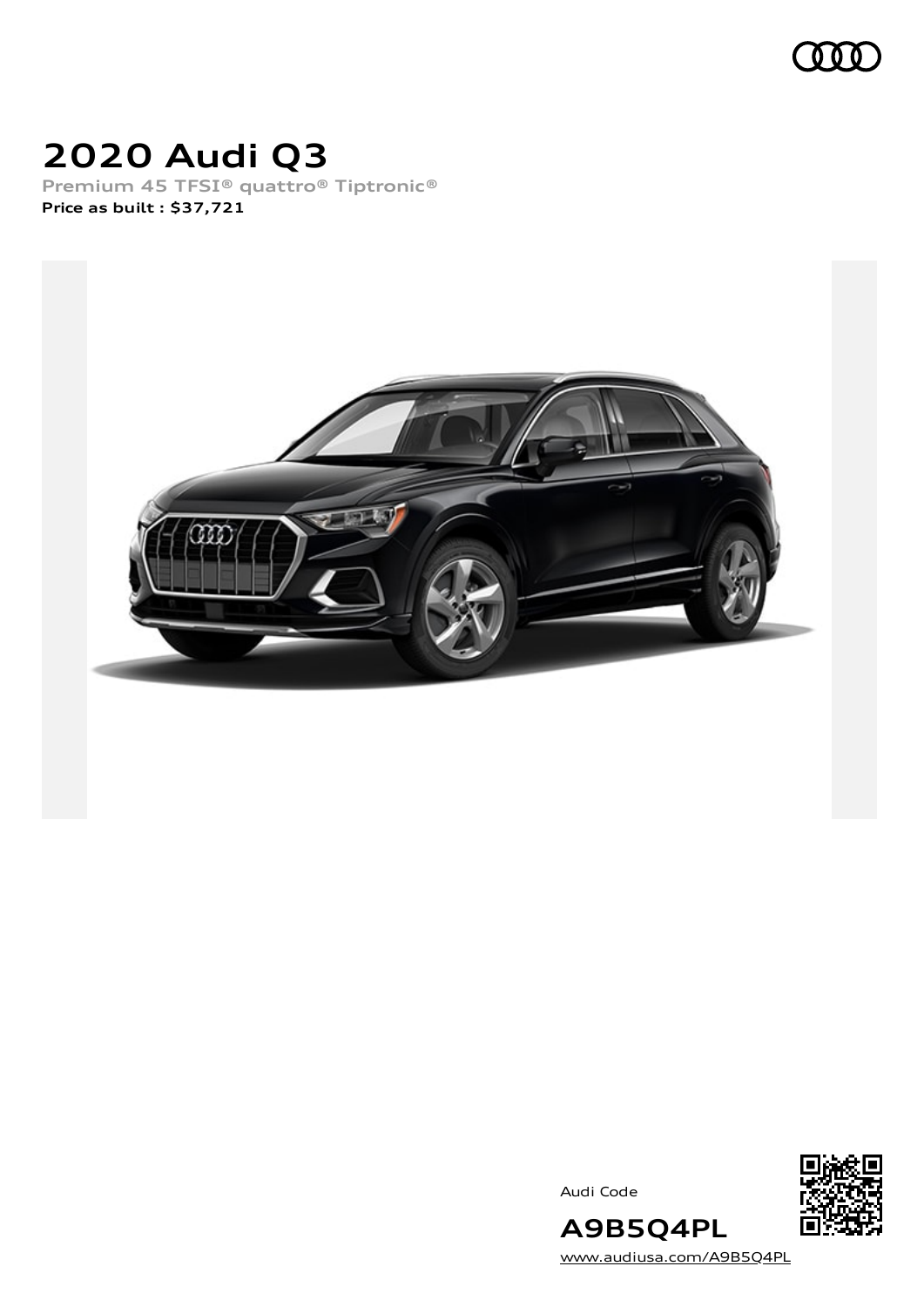## **Summary**

**Audi 2020 Audi Q3** Premium 45 TFSI® quattro® Tiptronic®

**Price as buil[t](#page-10-0)** \$37,721

### **Exterior colour**

Mythos Black metallic

### **Interior colour**

| Seats     | Okapi Brown  |
|-----------|--------------|
| Dashboard | <b>Black</b> |
| Carpet    | Black        |
| Headliner | Black        |

### **Technical Specifications**

| Engine type                  | 2.0-liter four-cylinder                       |
|------------------------------|-----------------------------------------------|
| stroke                       | Displacement/Bore and 1,984/82.5 x 92.8 cc/mm |
| Torque                       | 258 lb-ft@rpm                                 |
| Top track speed              | 130 mph mph $1$                               |
| Acceleration (0 - 60<br>mph) | 7.0 seconds seconds                           |
| Recommended fuel             | Regular                                       |



### **Further Information**

| N٥           |
|--------------|
| 21,081 miles |
| Used car     |
|              |

#### **Audi Code** A9B5Q4PL

**Your configuration on www.audiusa.com** [www.audiusa.com/A9B5Q4PL](https://www.audiusa.com/A9B5Q4PL)

**Commission number** 9ce9f4f70a0e09a830c0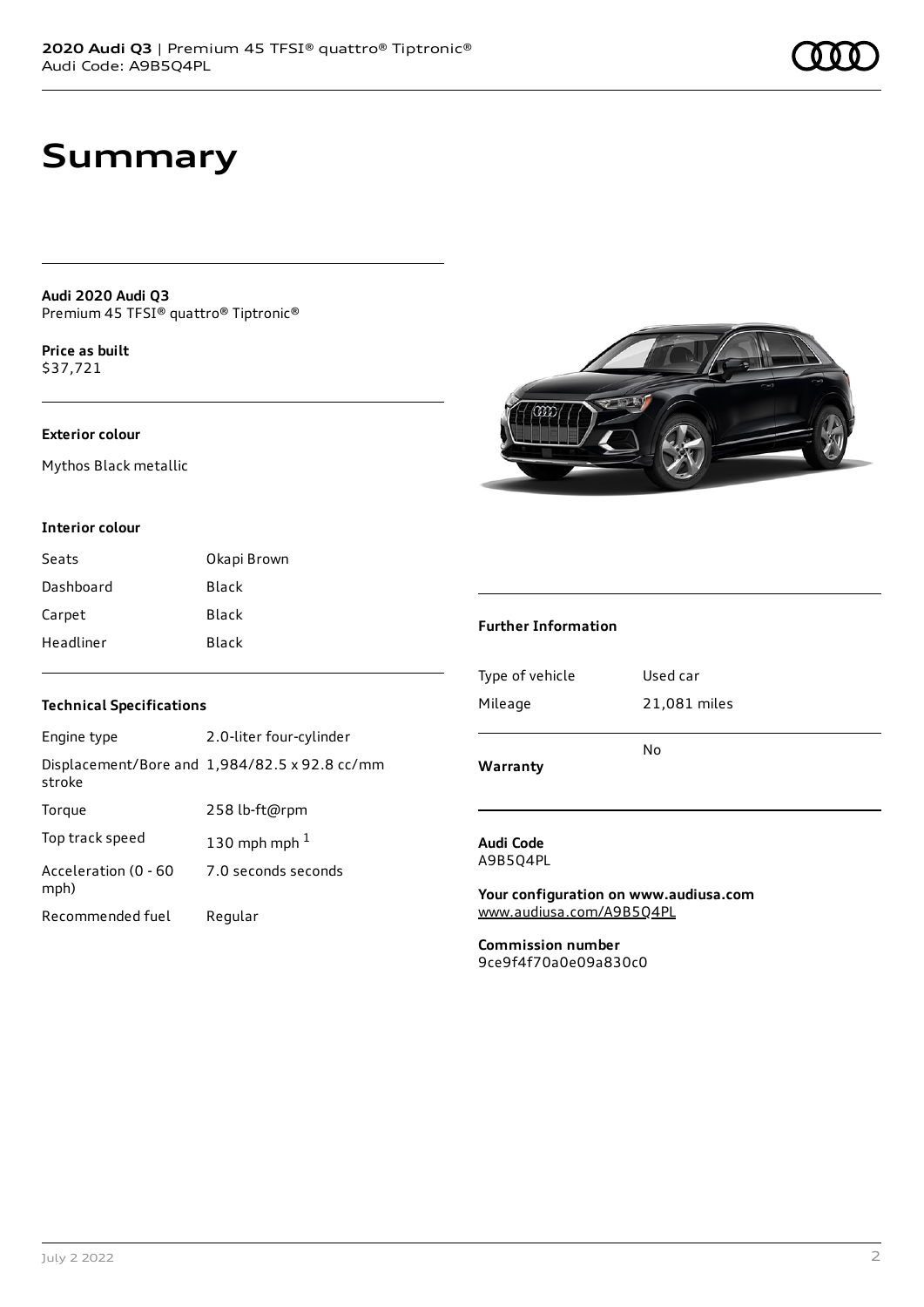# **Equipment**

Mythos Black metallic

Garage door opener (Homelink®)

Audi advanced key-keyless start, stop and entry

Convenience package

Parking system plus

Audi side assist and Audi lane assist

SiriusXM® with 90-day All Access trial subscription



1<sup>1</sup> HomeLink.



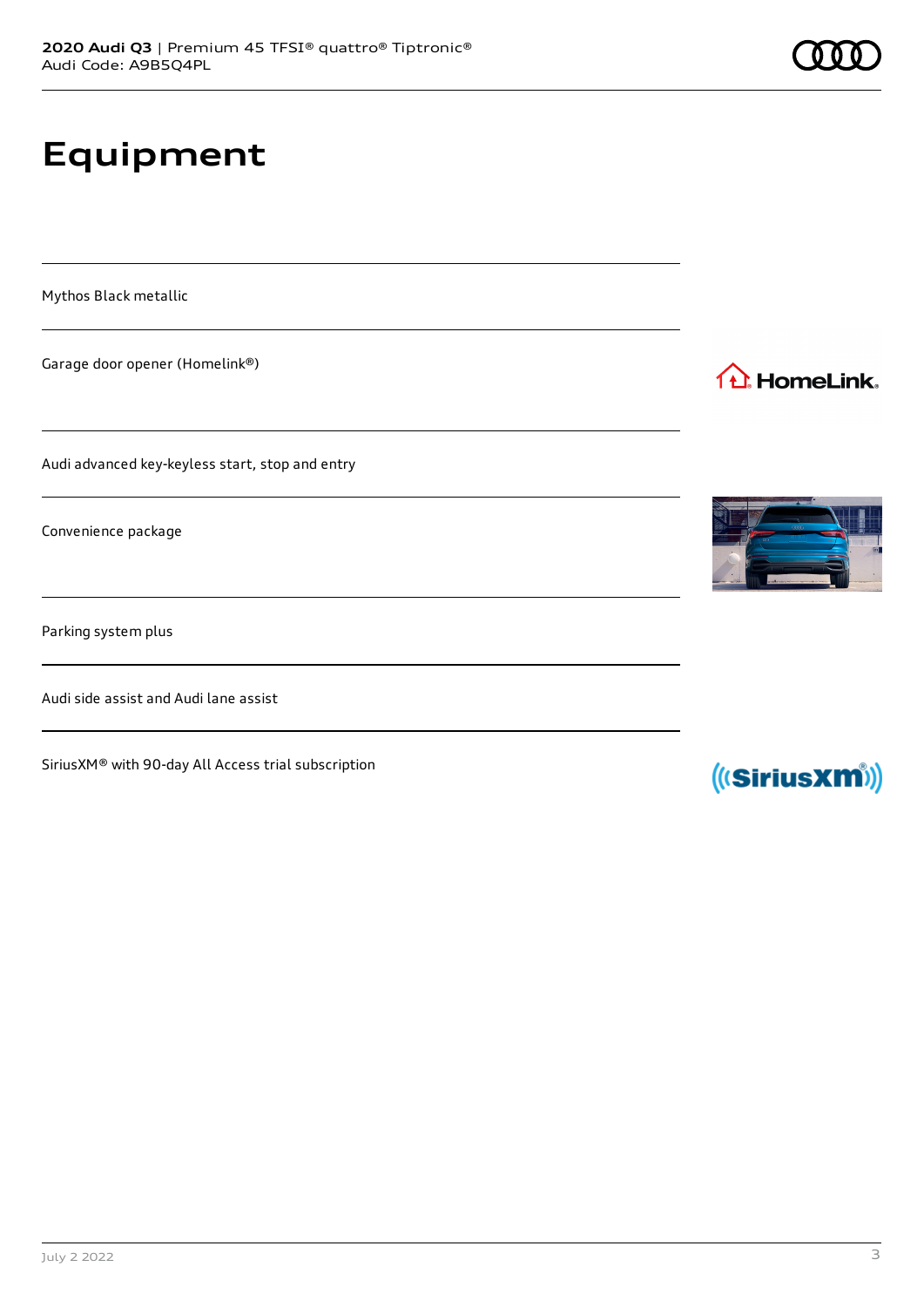# **Standard features**

### **Safety and Security**

| 4UB   | Driver and front-passenger advanced airbags                     |
|-------|-----------------------------------------------------------------|
| 1AS   | Electronic stabilisation program ESP                            |
| UH1   | Electromechanical parking brake                                 |
| 8T2   | Cruise control with coast, resume and<br>accelerate features    |
| 6Y2   | Top speed electronically limited to 130 mph                     |
| 4H5   | Electronic child locks                                          |
| 1 N 3 | Power steering                                                  |
| 7K6   | Tire-pressure monitoring system                                 |
| 4X3   | Head/thorax side airbags                                        |
| 8N6   | Light/rain sensor                                               |
| 3B7   | Lower Anchors and Tethers for Children<br>(LATCH) in rear seats |

#### **Exterior**

| 1D8 | Provision for towing bracket                     |
|-----|--------------------------------------------------|
| 6XD | Power-adjustable heated exterior side<br>mirrors |
| 1S1 | Vehicle tool kit and vehicle jack                |
| 3S1 | Aluminum roof rails                              |
| 5]1 | Tailgate roof spoiler                            |
| 8EX | LED headlights                                   |
| 8TB | Rear fog lights                                  |
| H87 | 235/55 R18 all-season tires                      |
| 8VM | LED taillights with dynamic indicators           |
| 47B | Aluminum trim around exterior windows            |
| C3I | 18" 5-arm design wheels                          |

### **Interior**

| QE1              | Storage package                                                               |
|------------------|-------------------------------------------------------------------------------|
| 011              | Aluminium interior package                                                    |
| 3FU              | Panoramic sunroof                                                             |
| 7M <sub>0</sub>  | Door sill inlays                                                              |
| 6NQ              | Black cloth headliner                                                         |
| KH <sub>5</sub>  | Three-zone automatic climate control<br>system                                |
| 4L2              | Interior mirror                                                               |
| QQ0              | Interior lighting                                                             |
| 1 XW             | Three-spoke multifunction steering wheel                                      |
| 7HC              | Extended leather package                                                      |
| 6E3              | Front center armrest                                                          |
| 4E7              | Luggage compartment lid, electrically<br>opening and closing                  |
| 5KR              | Rear seat bench/backrest, split-folding with<br>center armrest and cup holder |
| N <sub>1</sub> M | Leather seat covers                                                           |
| 4A3              | <b>Heated front seats</b>                                                     |
| 5 <sub>M</sub> A | Micrometallic Silver inlays                                                   |
|                  |                                                                               |

### **Infotainment and Driver Assistance** UG5 Hill descent control 6K2 Audi pre sense® front with pedestrian protection 2H6 Audi drive select 7W1 Audi pre sense® basic UI2 Audi smartphone interface including Apple CarPlay® and Google™ Android Auto™ for compatible devices

### **(1/2)**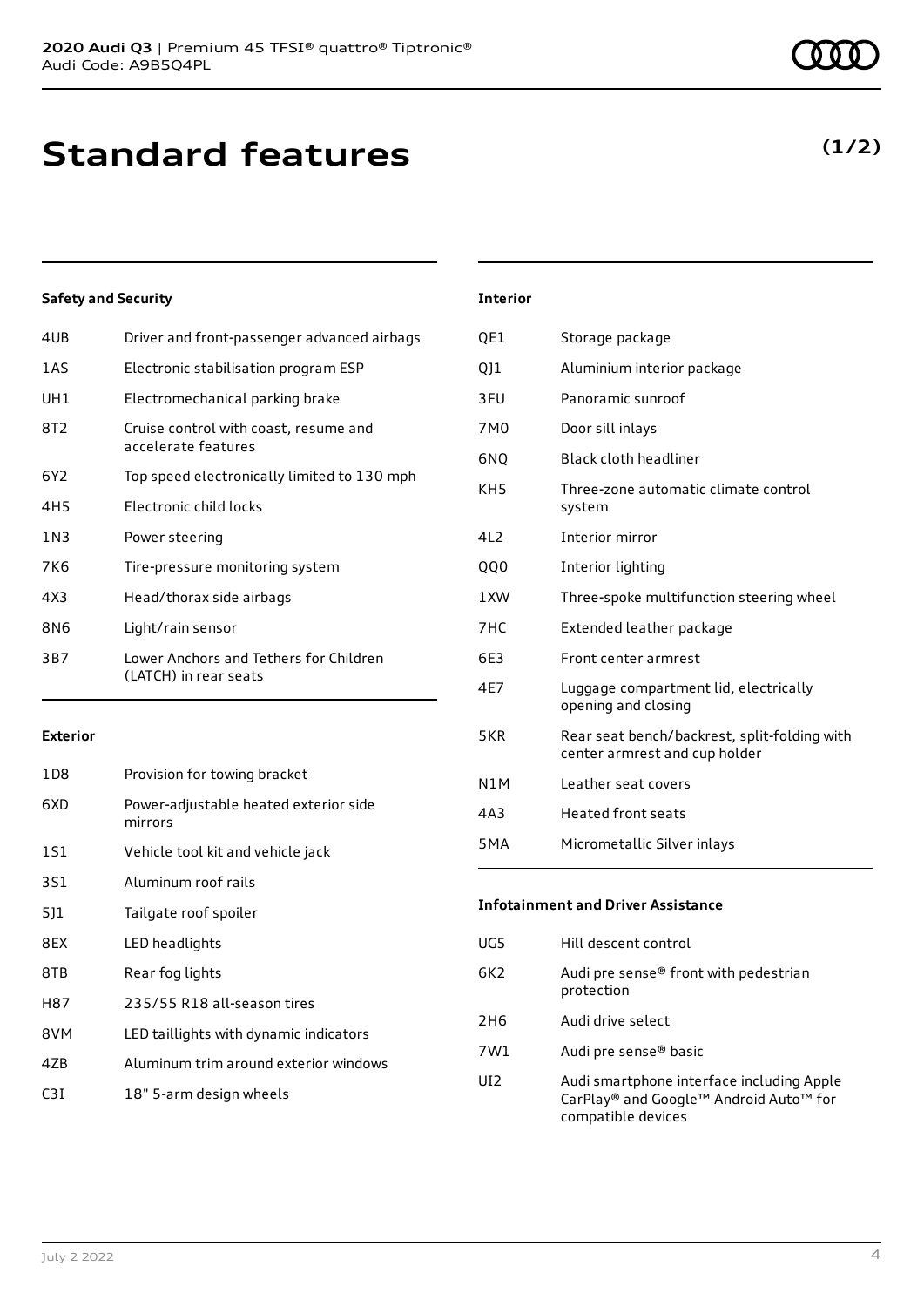**(2/2)**

# **Standard features**

### **Infotainment and Driver Assistance**

| KA2 | Rear view camera                  |
|-----|-----------------------------------|
| 8G1 | High beam assistant               |
| 9VD | Audi sound system                 |
| 9S0 | Digital instrument cluster 10.25" |
| I8V | $MMI®$ radio plus                 |
|     |                                   |

- QH1 Voice dialogue system
- 9ZX BLUETOOTH wireless technology preparation for mobile phone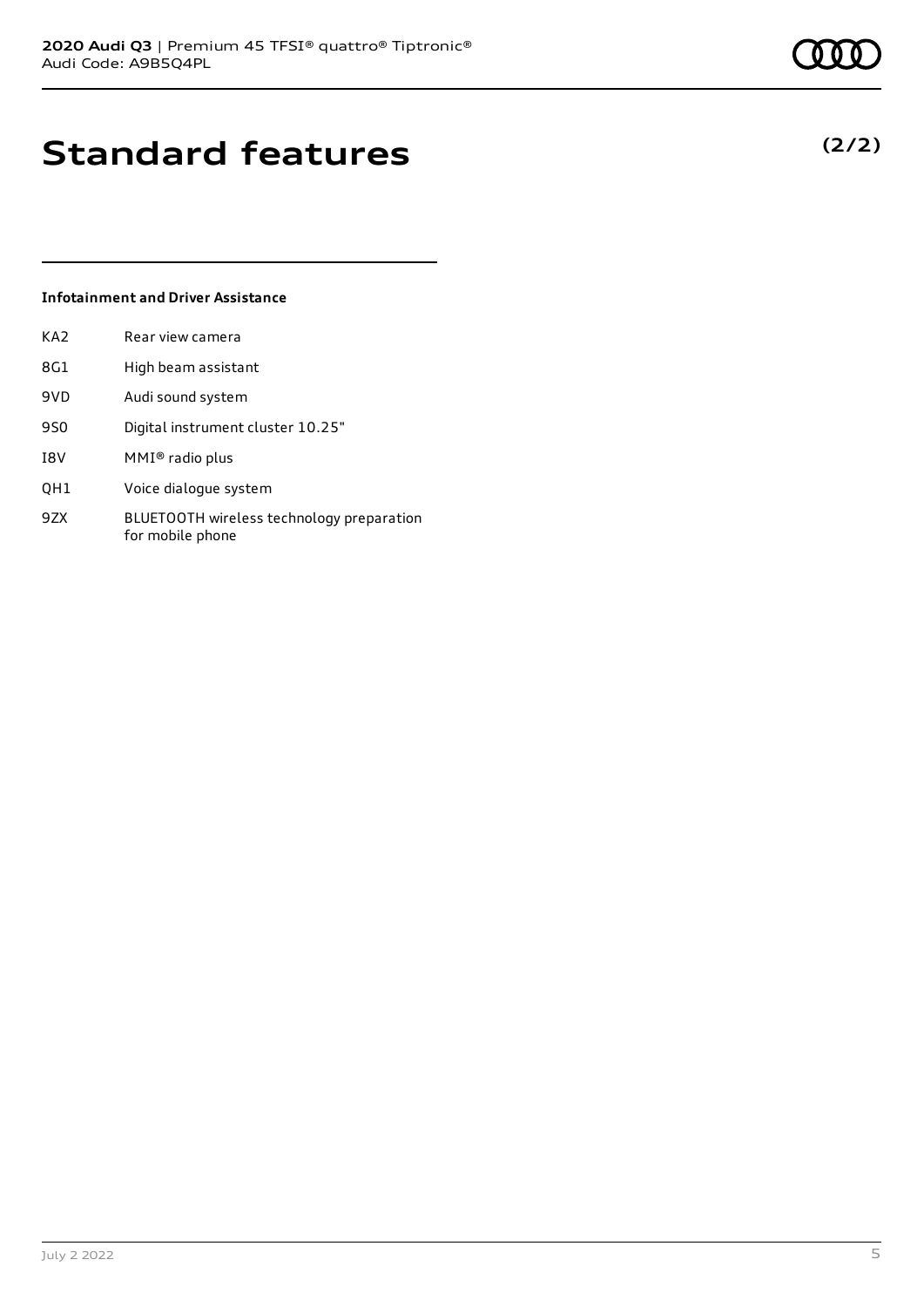# **Dealer remarks**

Mythos Black Metallic 2020 Audi Q3 Premium quattro quattro 8-Speed Automatic with Tiptronic 2.0L 4-Cylinder TFSI Accident Free Carfax History, One Owner, Alarm w/Motion Sensor, Audi Advanced Key, Audi Parking System Plus, Audi Side Assist, Convenience Package, HomeLink Garage Door Opener, SiriusXM All Access Service.

Odometer is 11295 miles below market average! 19/27 City/Highway MPG

Awards:

\* 2020 KBB.com Best Buy Awards Larson Automotive Group has been serving members of the community since 1953 and would love to make you a part of the family: • Free Lifetime Powertrain Warranty • \$1,000 Additional Trade in Guarantee • Lifetime Free Car Washes • 5 Day Exchange Policy • Free Loaner Car with Service.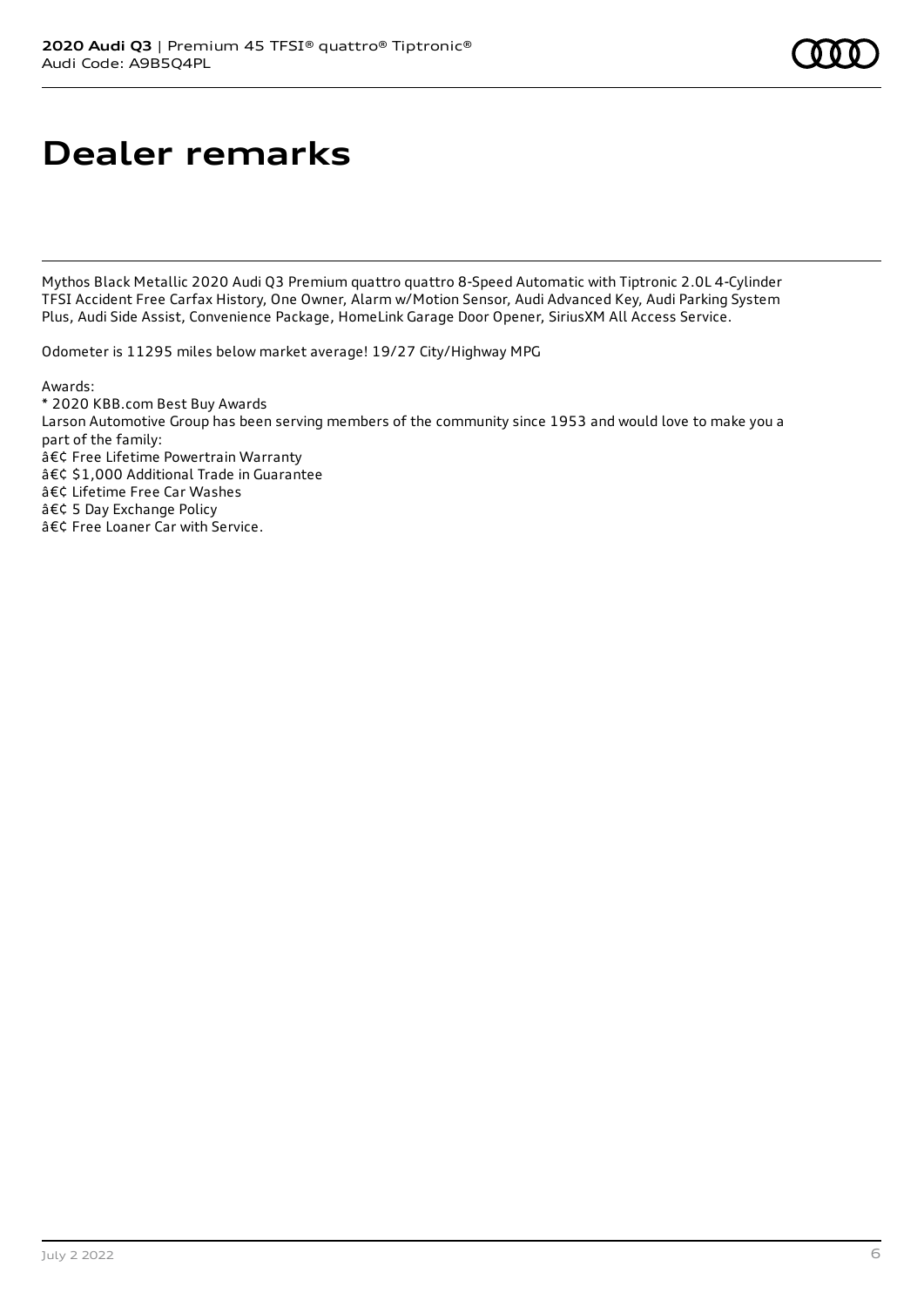# **Technical Specifications**

**(1/2)**

### **Engineering | Performance**

| Engine type                                 | 2.0-liter four-cylinder                       | Gear ratios: 8th        |
|---------------------------------------------|-----------------------------------------------|-------------------------|
| Power Level                                 | 45                                            | Gear ratios: 6th        |
| Displacement                                | 2.01                                          | Gear ratios: 7th        |
| Max. output ps/hp                           | 228 @ rpm                                     | Gear ratios: Reverse    |
| Torque                                      | 258 lb-ft@rpm                                 | Drivetrain type         |
| Valvetrain                                  | 16-valve DOHC                                 | Gear ratios: Final Driv |
| Acceleration (0 - 60<br>mph)                | 7.0 seconds seconds                           | Gear ratios: 4th        |
| Engine block                                | Cast-iron                                     | Transmission            |
| Induction/fuel injection Turbocharged/TFSI® |                                               | Gear ratios: 5th        |
| Cylinder head                               | Aluminum-alloy                                | Gear ratios: 2nd        |
|                                             | Displacement/Bore and 1,984/82.5 x 92.8 cc/mm | Gear ratios: 3rd        |
| stroke                                      |                                               | Gear ratios: 1st        |
| Top track speed <sup>1</sup>                | 130 mph mph                                   |                         |

### **Electrical system**

| Alternator | 140A      |
|------------|-----------|
| Battery    | 360A/69Ah |

### **Driveline**

| 0.672:1                                          |
|--------------------------------------------------|
| 1.000:1                                          |
| 0.808:1                                          |
| 3.993:1                                          |
| quattro <sup>®</sup> all-wheel drive             |
| Gear ratios: Final Drive 2.237: 1                |
| 1.433:1                                          |
| Eight-speed Tiptronic® automatic<br>transmission |
| 1.205:1                                          |
| 3.144:1                                          |
| 1.950:1                                          |
| 5.590:1                                          |
|                                                  |

### **Steering**

| Steering type                              | Electromechanical power steering<br>system |
|--------------------------------------------|--------------------------------------------|
| Turning diameter, curb- 38.4 ft<br>to-curb |                                            |

### **Suspension**

| Front axle | MacPherson strut front suspension |
|------------|-----------------------------------|
| Rear axle  | Four-link rear suspension         |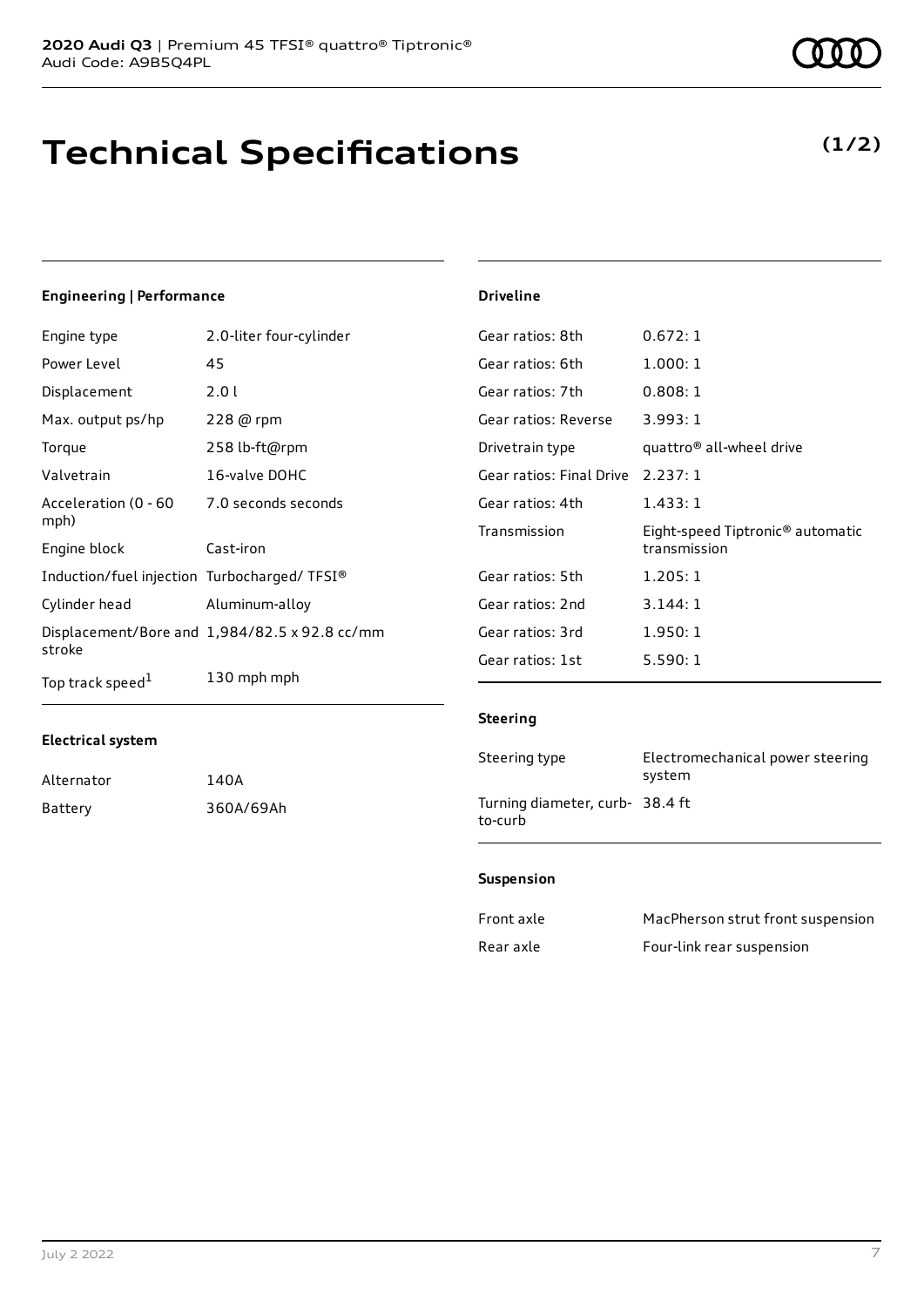# **Technical Specifications**

### **Brake system**

| Front brakes         | 13.4 (ventilated disc) in                                |
|----------------------|----------------------------------------------------------|
| Rear brakes          | 12.2 (ventilated disc) in                                |
| Parking brake        | Electromechanical                                        |
|                      |                                                          |
| <b>Body</b>          |                                                          |
| Material             | Multi-material body construction<br>(steel and aluminum) |
| Corrosion protection | Multistep anti-corrosion protection                      |

### **Warranty | Maintenance**

| Warranty | 4-year/50,000-mile Audi New |
|----------|-----------------------------|
|          | Vehicle Limited Warranty    |

### **Interior measurements**

| Seating capacity                          | 5                      |
|-------------------------------------------|------------------------|
| Head room with middle 37.6 in<br>sunroof  |                        |
| Head room with front<br>sunroof           | 39.6 in                |
| Shoulder room, front                      | 56.7 in                |
| Leg room, middle                          | $36.1$ in              |
| Shoulder room, middle                     | 55.1 in                |
| Leg room, front                           | 40.0 in                |
| Cargo volume, rear<br>seatbacks up/folded | 23.7/48.0 cu ft, cu ft |

### **Exterior Measurements**

| Height                           | 62.9 in  |
|----------------------------------|----------|
| Overall width without<br>mirrors | 72.8 in  |
| Length                           | 176.6 in |
| Wheelbase                        | 105.5 in |
| Drag coefficient                 | 0.36 Cw  |
| Overall width with<br>mirrors    | 79.7 in  |
| Track rear                       | 61.9 in  |
| Track front                      | 62.2 in  |
| Curb weight                      | 3905 lb  |
| Ground clearance,<br>loaded      | 29.9 in  |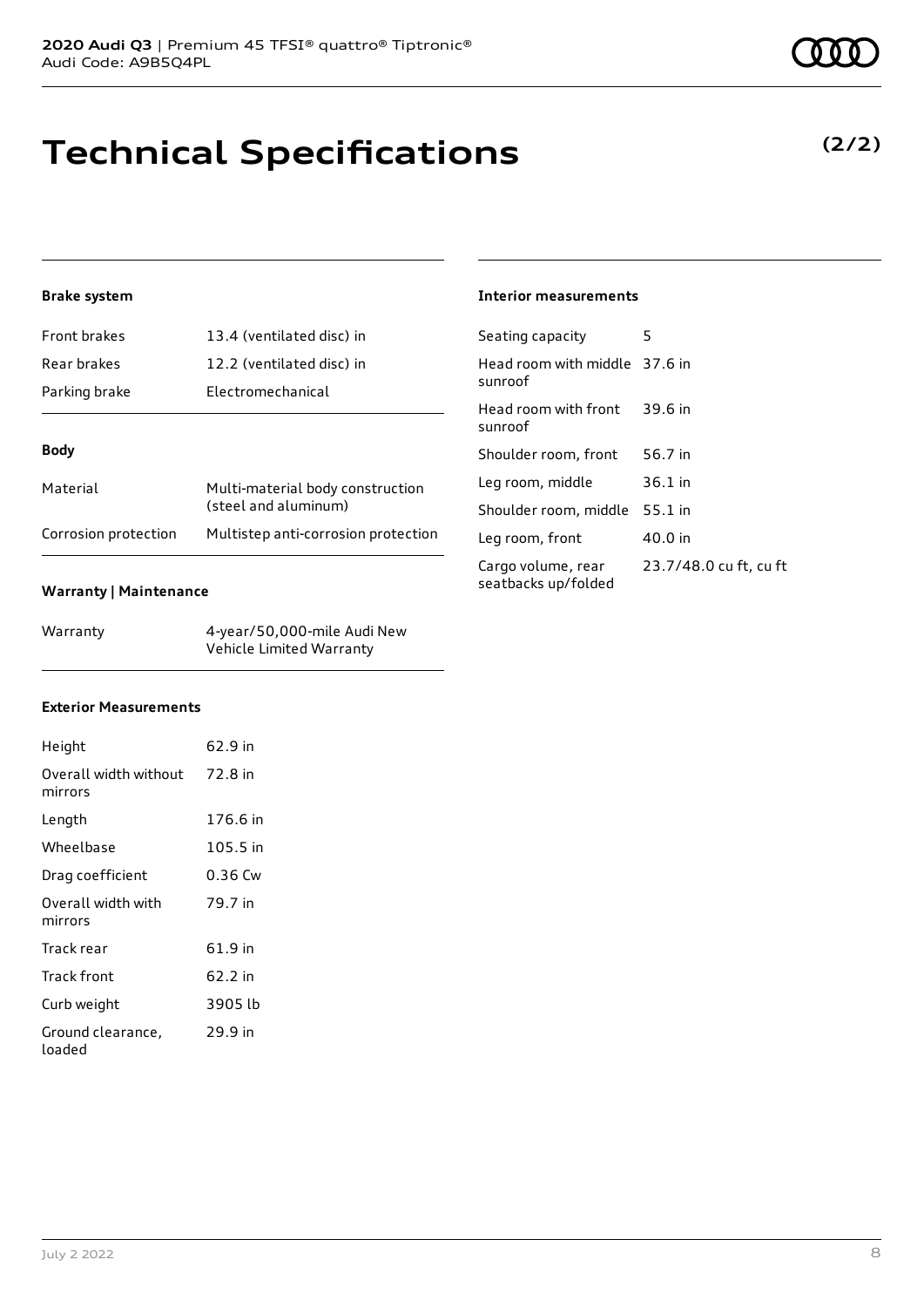## **Consumption- and emission**

**Consumption by NEDC**

combined 22 mpg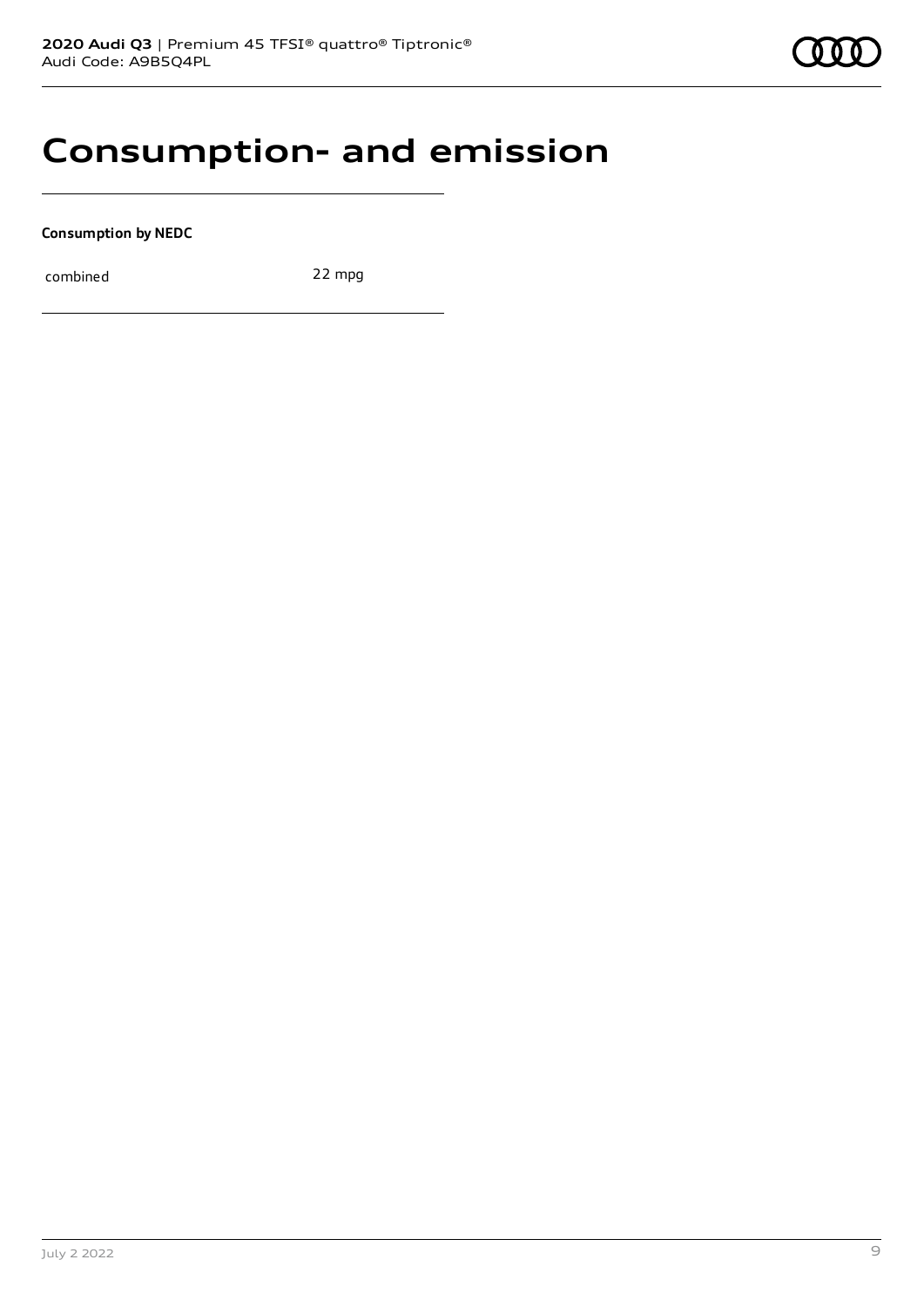

## **Contact**

Dealer **Audi Tacoma**

1701 Alexander Ave E Ste B 98424 Fife WA

Phone: +12534753832 FAX: 2534754397

www: [https://www.auditacoma.com](https://www.auditacoma.com/)